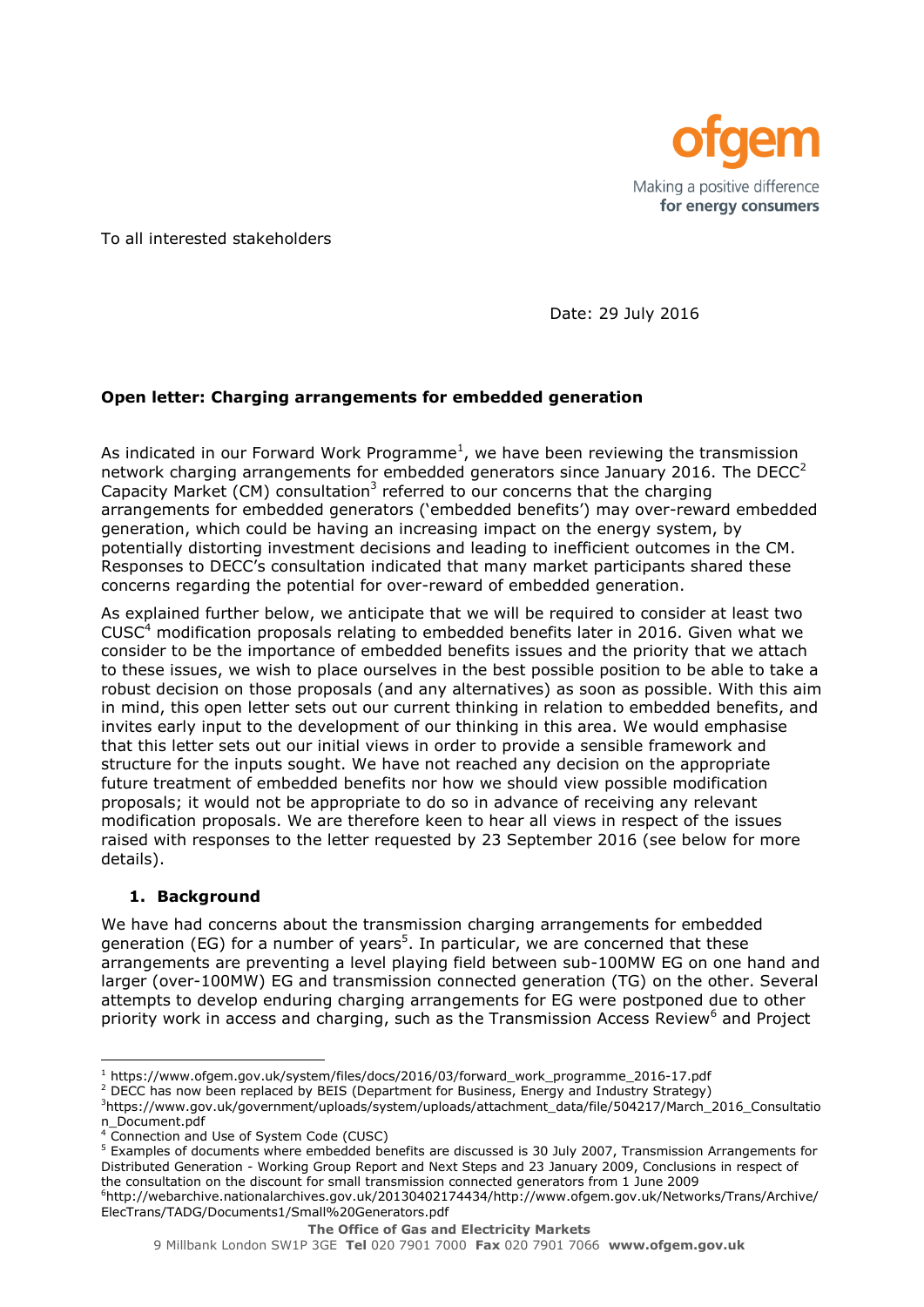TransmiT<sup>7</sup>. However, we consider that the increasing scale of these benefits available to sub-100MW EG that are not available to over-100MW EG and TG, and the potential impact of these arrangements on the development of the energy market, mean that this needs to be addressed as a matter of priority.

Our energy system is changing rapidly. The growth of intermittent generation and smarter technology will lead to more flexible generation connecting and providing important services to the system. In this increasingly flexible and changing environment, it is important to ensure a level playing field so that developments lead to as efficient an outcome as possible. It is with this in mind that we have been thinking about charging arrangements for EG.

A number of BSC<sup>8</sup> and CUSC code modifications and alternatives have been raised and are now being developed. These modifications will come to us for decision later this year. Each proposal will be considered on its merits and in the light of the information available at that time. We recognise that the changes proposed will affect a number of factors including cost reflectivity, competition, security of supply and consumer bills. We will continue to consider these as more information becomes available.

We consider that there is value to market participants in setting out what we see as the key issues at this stage based on the information we have now, because these arrangements are both complex and important. Any feedback provided will be considered and will help to further develop our thinking and allow us to address any CUSC modification proposals that come before us more quickly and efficiently than otherwise. We welcome any early input and your views on this open letter, in parallel with engagement in the ongoing modification process which is considering changes to these arrangements.

#### **2. Transmission charging arrangements for sub-100MW EG – embedded benefit**

Transmission network charges comprise Transmission Network Use of System charges (TNUoS) which recover the cost of providing and maintaining transmission network assets and Balancing Services Use of System (BSUoS) charges which recover the cost of system operation<sup>9</sup>. Both TNUoS and BSUoS are levied partly on generation and partly on demand.

TNUoS charges for both demand and generation consist of two elements:

- locational signal this is a forward-looking locational signal that should broadly reflect the costs and benefits of EG and TG on the transmission system in different locations; and
- residual<sup>10</sup> this element is used to recover the remaining costs of the transmission network, which are largely fixed and sunk costs, as well as some additional costs such as network innovation funding.

BSUoS charges allocate 50% of the cost of operating the transmission system to demand and 50% to generation. BSUoS is largely a cost recovery mechanism: costs are allocated to the half hour in which they occur, but not to specific network users that drive costs and there is no locational signal.

The approach for transmission charging for generation has been only to charge generators directly connected to the transmission network and over-100MW EG.

The approach to allocating transmission charges (both TNUoS and BSUoS) among demandside users has been based on net demand in a Grid Supply Point (GSP) Group<sup>11</sup> (which is gross or total customer demand on the distribution network less any generation output

j. <sup>7</sup> http://www.nationalgrid.com/NR/rdonlyres/44201E6D-B4A1-4D94-BF50-

<sup>342350</sup>ED3D69/43170/IndustryLetter\_final\_review.pdf

<sup>&</sup>lt;sup>8</sup> Balancing and Settlement Code (BSC)

<sup>9</sup> Please note that transmission losses are also considered to be a transmission charge. We have not explicitly considered transmission losses here

 $10$  The residual element is aimed at recovering the required total revenue as well as achieving a pre-defined ratio between the TNUoS charges recovered from demand and generation. Currently this predefined ratio is aimed at limiting generation tariffs to on average €2.50/MWh

 $11$  A GSP Group is a group of Grid Supply Points that make up a local distribution system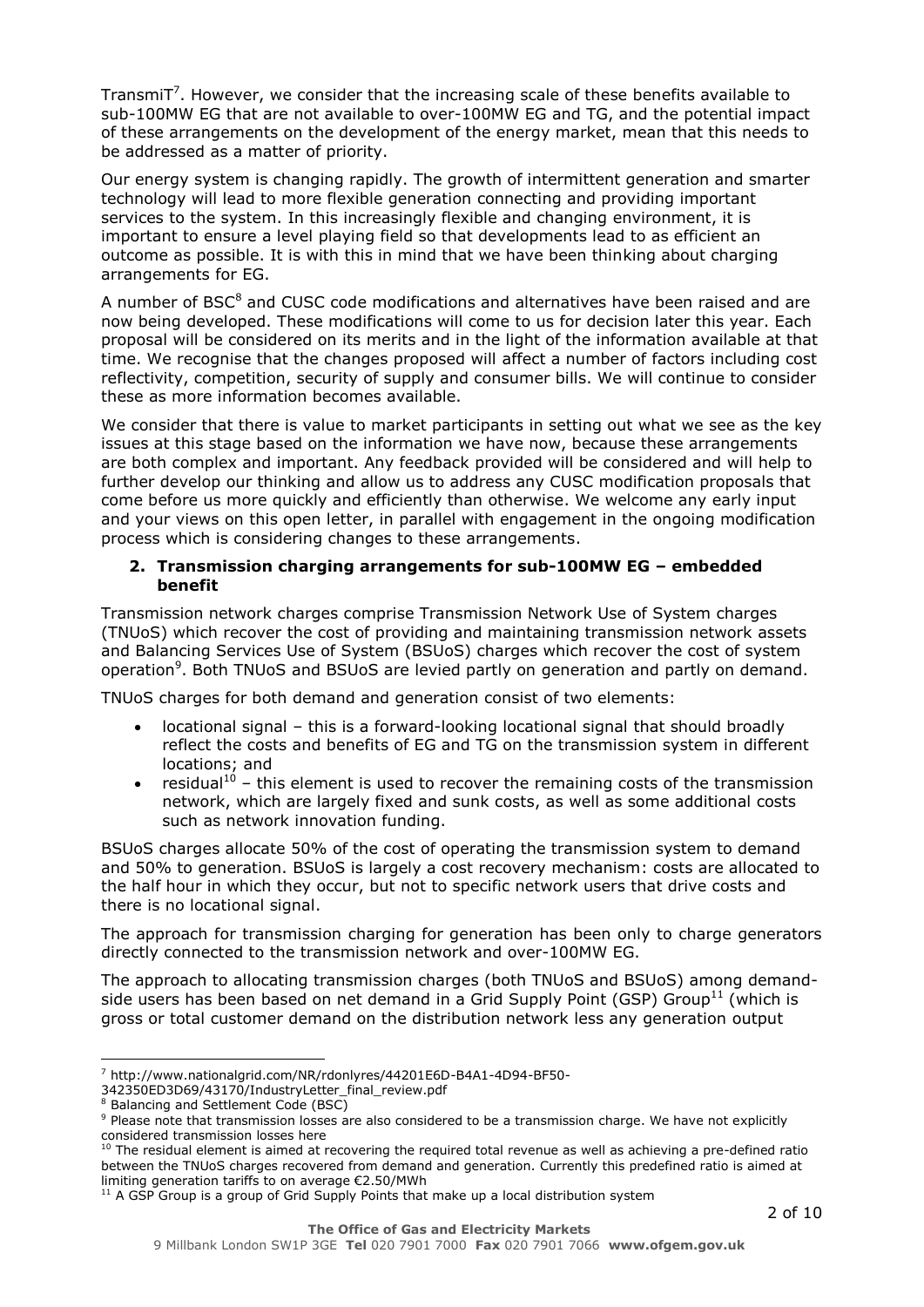from sub-100MW generators embedded on the distribution network within each GSP Group).

TNUoS demand charges are allocated to suppliers on the basis of their average net demand over the triad periods – these are the three half-hour periods of highest system net demand during the period November to February, separated by 10 days.

Unlike over-100MW EG, sub-100MW EG is treated as negative demand. Suppliers can, therefore, use sub-100MW EG to reduce their net demand and so the level of TNUoS demand charges for which they are liable. Suppliers tend to share a significant part of these avoided TNUoS demand charges with EG by making payments to EG. One part of these payments is related to the TNUoS demand residual which this document refers to as "TNUoS demand residual payments". We note that some of this sub-100MW EG is located behind the meter<sup>12</sup>, which means the output from these generators is not metered directly.

The embedded benefits we have identified include both the payments that EG can receive for helping suppliers to avoid transmission demand charges and the avoided transmission generation charges that sub-100MW EG does not pay<sup>13</sup>.

The table below sets out the elements of embedded benefits relating to transmission charging that we consider in this letter.

| Table 1: Embedded Benefits related to transmission charges |  |  |
|------------------------------------------------------------|--|--|
|                                                            |  |  |

| <b>Transmission</b><br>charge<br>element        | What is it? High level summary                                                                                                                                                                                                                                                                                                                                                                                                                                                                            | <b>Current value of</b><br>charge element                       |
|-------------------------------------------------|-----------------------------------------------------------------------------------------------------------------------------------------------------------------------------------------------------------------------------------------------------------------------------------------------------------------------------------------------------------------------------------------------------------------------------------------------------------------------------------------------------------|-----------------------------------------------------------------|
| <b>TNUoS demand</b><br>locational signal        | Currently EG that generates at triad (mainly non<br>intermittent EG) is treated as negative demand and<br>hence face the inverse of the demand locational<br>signal. This is roughly the equivalent of the generation<br>signal. The differences between the two signals are:<br>the difference in charging bases, triad vs TEC,<br>different treatment of intermittent/non-<br>$\bullet$<br>intermittent, and<br>different zonal differentiation (27 generation zones<br>$\bullet$<br>vs 14 GSP Groups). | Varies by region<br>£-5.09/kW to<br>£6.54/kW                    |
| <b>TNUoS demand</b><br>residual                 | This is the majority of embedded benefit. Sub-100MW<br>EG that generates at triad (mainly controllable<br>generation) will be able to receive payments from<br>suppliers related to this element of the TNUoS charge.                                                                                                                                                                                                                                                                                     | c£45/kW                                                         |
| <b>TNUoS</b><br>generation<br>locational signal | EG does not pay this locational charge. However, the<br>negative TNUoS demand locational charge is roughly<br>equivalent (see above)                                                                                                                                                                                                                                                                                                                                                                      | Varies by region and<br>technology<br>£-6.91/kW to<br>£19.14/kW |
| <b>TNUoS</b><br>generation<br>residual          | EG currently does not pay the TNUoS generation<br>residual.                                                                                                                                                                                                                                                                                                                                                                                                                                               | c£0.5/kW                                                        |
| <b>BSUoS demand</b><br>charge                   | The BSUoS demand charge is based on a supplier's<br>net consumption at the GSP Group, therefore sub-<br>100MW EG can offset demand and receive payments<br>for reducing the BSUoS bill for that supplier. This,<br>along with the BSUoS generation charge, applies to<br>EG that generates. Both elements will be more<br>significant for higher load factor EG.                                                                                                                                          | c£2/MWh                                                         |

l  $12$  Installation behind the meter is installation which has no network access arrangement to export to the grid. All energy produced net of consumption is spilled.

<sup>&</sup>lt;sup>13</sup> We note that BEIS is currently consulting on whether to change the recovery basis for the CM supplier levy from a gross to a net demand charging basis, but we do not consider this matter in this letter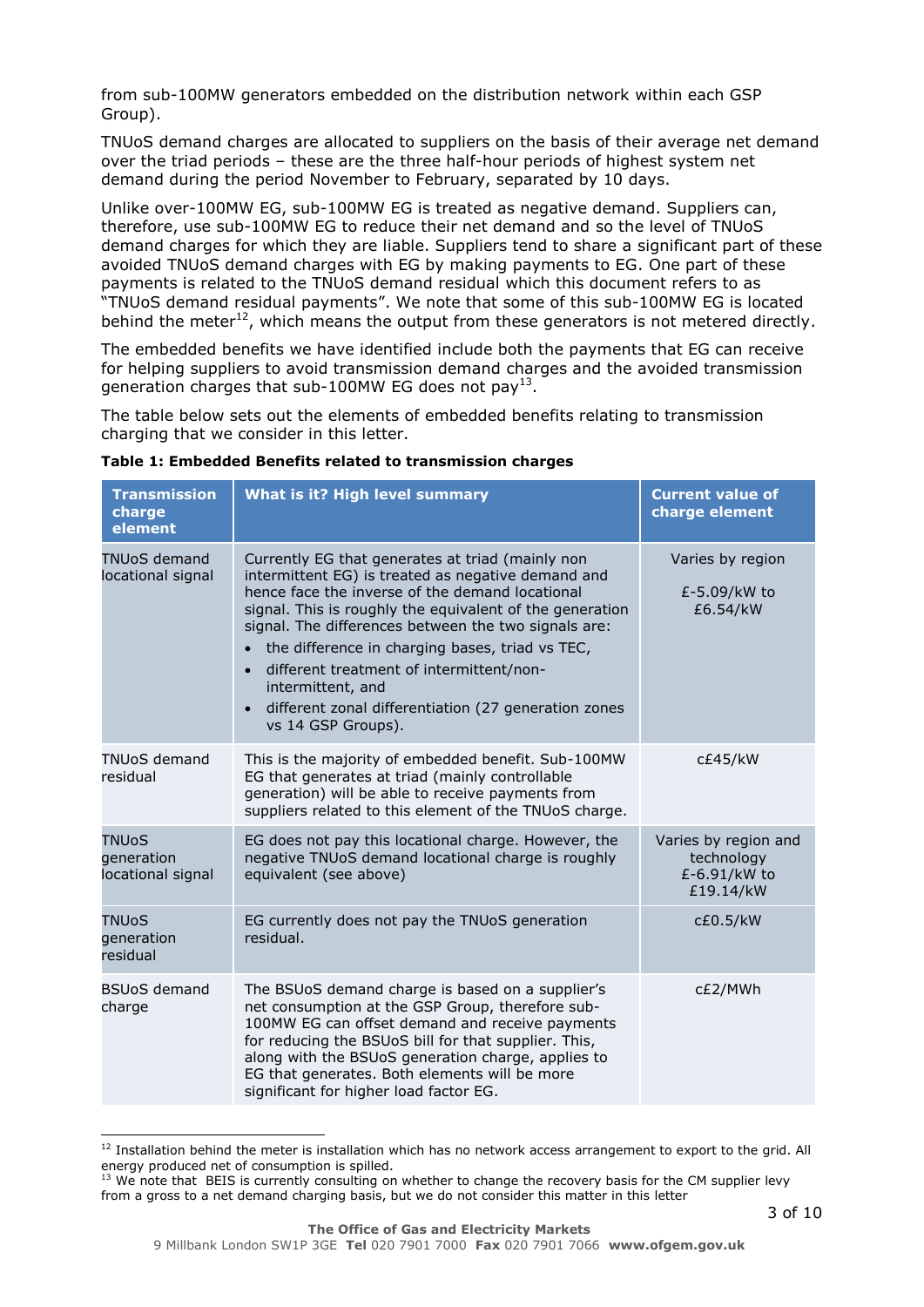| <b>BSUoS</b> | EG currently does not pay the BSUoS generation | c£2/MWh |
|--------------|------------------------------------------------|---------|
| qeneration   | charge                                         |         |
| charge       |                                                |         |

We are concerned that the elements in the table above are preventing a level playing-field between sub-100MW generation connected at distribution level and all other generation. We discuss each element below.

We have not considered Residual Cashflow Reallocation Cashflow (RCRC) and Areas of Assistance (AAHDC) in any detail since they are low in value and hence unlikely to be causing major distortions. Further, we have not considered transmission losses since the CMA proposals for locational transmission losses will remove the losses-related embedded benefit.

### **3. Impact of TNUoS and BSUoS embedded benefit**

As mentioned above, the TNUoS demand charges include both a forward-looking locational signal and a cost recovery element, the residual. The BSUoS demand charge is a cost recovery charge only. EG can receive payments for helping suppliers reduce their demand transmission charges including reducing their contributions towards fixed/sunk cost recovery. The connection of an increasing amount of sub-100MW EG to the distribution system logically cannot help to avoid sunk/fixed costs of developing and maintaining the transmission network. The payments to EG are an extra cost to suppliers over and above the payment of transmission charges to National Grid, and therefore an additional cost to consumers, to the extent that this cost is passed on to consumers.

We are concerned therefore that the current level of embedded benefits may not reflect the actual benefits that sub-100MW EG provide to the transmission system and increase costs for consumers. We are particularly concerned about TNUoS demand residual payments which account for the majority of the embedded benefit and are forecast to increase significantly. We think that this element currently may be leading to the biggest distortions and that therefore there may be grounds to make changes to the charging arrangements in this area as a priority. We think that changes to how TNUoS demand residual charges are allocated among suppliers would create a more level playing field between sub-100MW EG and other generation. The evidence we have seen so far suggests that there are likely to be significant net benefits to consumers to changing these arrangements.

### *3.1 Our main concern – the TNUoS demand residual*

In the past, when the value of the total transmission charges was lower, the proportion of transmission charges allocated to suppliers was lower and the amount of sub-100MW EG more limited, the impacts of supplier payments to EG relating to the TNUoS demand residual were also smaller and did not give rise to such a major concern. However this is no longer the case as shown in the graph below.

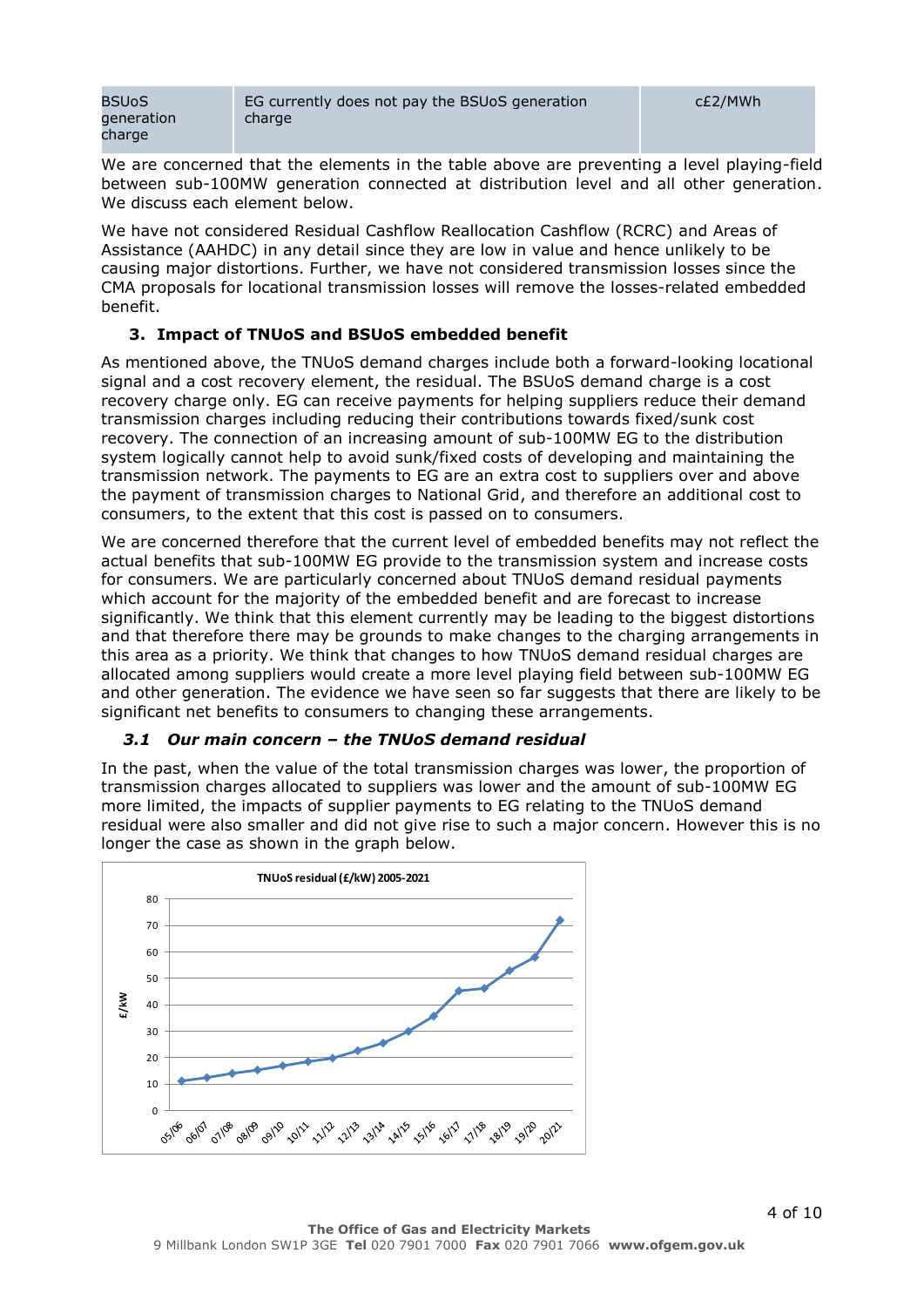With the increase in overall TNUoS charges and the rapid increase in the volume of  $EG^{14}$ , the size of TNUoS demand residual payments has grown as has the number of parties receiving them. This creates a large benefit to connecting to the distribution network rather than the transmission network.

We are concerned that the size and increase of the TNUoS demand residual payments may now be distorting the market by:

- leading to an inefficient mix of generation by encouraging investment in smaller distribution connected generation (which can take advantage of the embedded benefits revenue stream) over potentially more efficient larger transmission connected generators (TG) or over-100MW EG (which do not have that revenue stream);
- leading to TG exiting because it cannot compete;
- $\bullet$  distorting dispatch by dampening prices at peak times when EG dispatch out of merit<sup>15</sup> to generate in the triad periods;
- distorting the outcome of the capacity market (CM) by holding down prices since smaller EG can bid in at significantly lower prices than larger EG and TG; and
- distorting innovation in the market towards parties who can best capture this large payment.

As noted above, suppliers' payments to EG in relation to TNUoS demand residual charges are forecast to continue to increase rapidly. Therefore, we think that these distortions will also continue and will likely increase. We think that this may be driving up, and will continue to drive up, overall costs to consumers. We are concerned with these costs increasing further before any change to the embedded benefits regime are implemented.

To put this into a market context, the size of the current TNUoS demand residual is £45/kW which is over double the 2015 CM clearing price<sup>16</sup>. This is forecast to increase in four years to £72/kW. This payment is for operating in three half hour (triad) settlement periods. Since triad is defined after the event, EG have to generate in around 20 periods with a current value of £2,267/MWh. For the three triad periods only, the value is £30,220/MWh, over ten times the value that electricity users attribute to security of electricity supply (Value of Lost Load).

We note that the TNUoS demand residual charging arrangements are the focus of the CUSC modifications being raised by industry.

Any change to how the TNUoS demand residual charges are allocated will affect those generators that benefit from the current charging arrangements and the TNUoS demand residual payments. These are mainly controllable, non-intermittent EG, which can be more certain to generate during the triad periods - such as gas, diesel reciprocating engines, CHP, power from waste, anaerobic digestion and some storage. Solar EG does not receive these payments as it is usually unable to generate at times of peak net demand since between November and February these triad periods fall outside daylight hours. Wind, to the extent that it generates in the triad, may receive some TNUoS demand residual payments from suppliers.

We note that any changes to TNUoS demand residual charging arrangements may not affect EG that is behind the meter and that any change may further incentivise certain generators to locate behind the meter or via private wires. We discuss this further in section 7 below. We also note that it is important that all technologies, including CHP, are able to realise the value of the benefits they provide to the system. We encourage stakeholders to continue to progress work in related areas.

#### *3.2 The TNUoS demand and generation locational signals*

l

As we have stated in our previous work including Project TransmiT, we support the current

<sup>&</sup>lt;sup>14</sup> In addition the €2.5/MWh restriction on generation charges means that any increase in TNUoS falls on demand charges

 $^5$  When it would not be incrementally profitable to generate without the embedded benefit. The result of this being that more efficient plant are pushed out of merit, and less efficient, more expensive plant runs instead. <sup>16</sup> The CM's aim is to ensure adequate capacity within an electricity system. Incentivising triad generation at double this price does not seem appropriate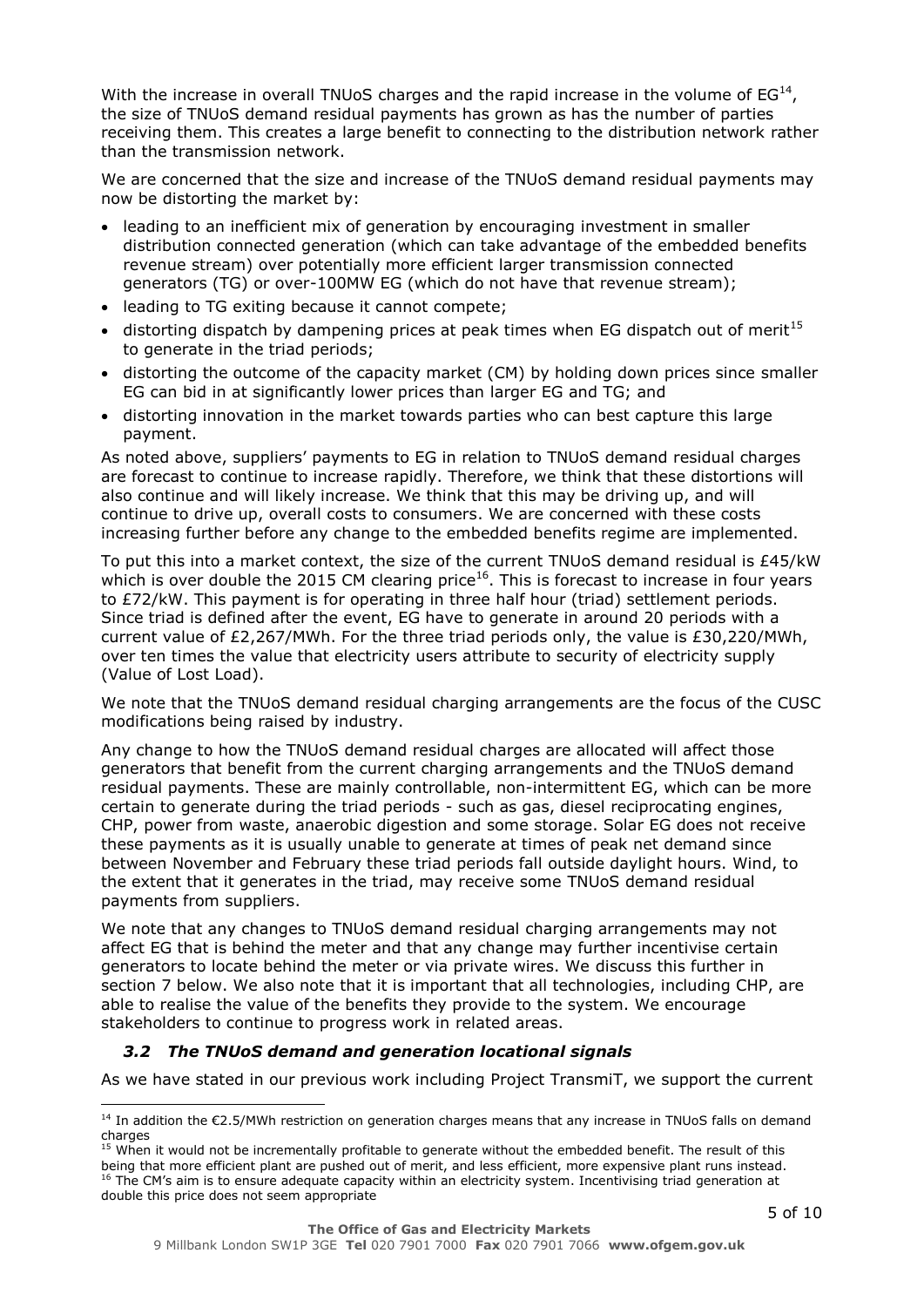approach of forward looking locational signals being provided to network users. These are designed to promote efficient use of the network by, for example, providing a signal to generators of the impact that their location decision has on transmission network investment. We think that this should continue to apply to EG in relation to its impact on the transmission system.

We note that currently the fact that EG is charged the negative of the demand locational charge, does provide such a signal to EG that generate at triad periods. However, as noted above, this signal is not the same as the signal received by TG and over-100MW EG who pay TNUoS and hence is a distortion.

The size of the differences in locational signal is much more modest than that of the TNUoS demand residual payments and can advantage EG or TG, depending on the location. Our initial thinking is that this may remain appropriate at least in the near term, but we note that locational signals for EG could be considered further as part of the related work set out in section 7 below. This could also be considered alongside thinking on local balancing under our Flexibility workstream looking at the roles of different parties in system and network operation.

## *3.3 The TNUoS generation residual*

Avoidance of the TNUoS generation residual charges by smaller EG is one part of the embedded benefit. It currently accounts for a much smaller proportion of the total embedded benefit than the TNUoS demand residual payments and it is not forecast to escalate significantly. We therefore consider that avoidance of TNUoS generation residual charges is unlikely to be causing the sizeable distortions of a similar magnitude to those caused by the TNUoS demand residual payments. We do note that in the future it is possible that the generation residual will go negative – resulting in payments to generators<sup>17</sup>. Our initial thoughts are that adjustment to this element of the embedded benefit is less of a priority than adjustment to the allocation of TNUoS demand residual charges - given the relative size of the two associated embedded benefits. We propose to consider this issue further as part of the related work discussed below in section 7.

## *3.4 The BSUoS demand and generation charges*

We have concerns that the BSUoS embedded benefit is likely to distort operational decisions (ie dispatch), by bringing some generators into merit at times when they should be out of merit (ie rendering it profitable for them to generate at times when otherwise it would not be profitable for them to generate).

However whilst we think there is a rationale for changing these charging arrangements, we do not currently think the BSUoS embedded benefit is a matter of similar priority to the TNUoS demand residual element of embedded benefit for the following reasons:

- the BSUoS embedded benefit is smaller and hence causes less distortion to dispatch;
- it likely has a lower overall cost to consumers; and
- there are significant interactions with possible future development of local balancing which Ofgem is considering through our work on issues relating to Flexibility. We consider that these need to be thought through carefully and future work in this area scoped alongside other changes.

### *3.5 Does EG provide any other benefit?*

l

The locational element of the demand TNUoS charging arrangements should broadly reflect the costs and benefits that EG brings to the wider transmission system, in a similar way to wider generation transmission locational charges. However, we think that in addition to the benefits captured by the demand locational signal, EG (independent of their location) will also benefit the transmission system by avoiding investment at the importing GSPs (or increase costs if it drives investment at exporting GSPs). We note that National Grid over

<sup>&</sup>lt;sup>17</sup> We note that there are several modifications on the €2.5/MWh cap. The €2.5/MWh cap on average generation charges is forecast to result in negative generation residual charges in future years. A negative residual charge prevents generators facing the full costs they impose on the transmission system, effectively subsidising all generators that pay TNUoS charges. We do not consider that this is consistent with the aim of a well-functioning wholesale market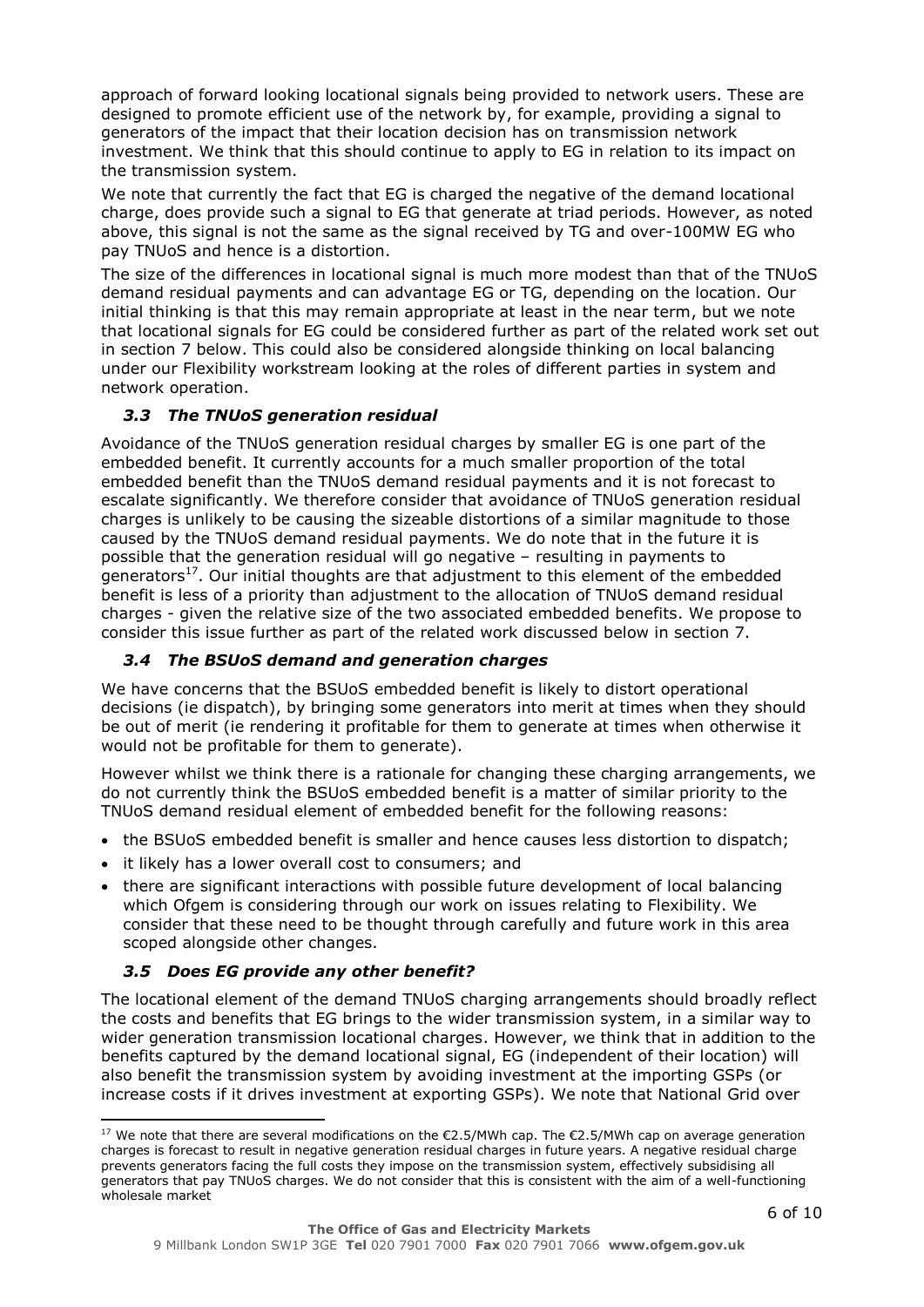the years have estimated the likely size of this benefit to be between  $£1/kW^{18}$  and  $£6/kW^{19}$ . We have seen other attempts to estimate the additional benefit that EG provide to the transmission system beyond that captured in the locational element of TNUoS charges but are currently not convinced by the rationale presented thus far and propose that industry considers how to calculate such a number and the justification for the approach taken.

# *3.6 Initial thoughts on our approach*

We recognise that one option open to Ofgem is to undertake a Significant Code Review (SCR) and to consider any changes required to all elements of embedded benefits together with other relevant matters. We have considered this option but we consider that earlier action on this aspect of embedded benefits is clearly preferable given:

- the likely time involved;
- the scale of the potential distortion caused by TNUoS demand residual payments;
- the fact that these payments are increasing rapidly; and
- the significant impact that those payments may be having on the CM auctions.

We expect that the modifications being developed will enable this and will do so more quickly than is likely to be possible in the context of an SCR. We recognise the wider impacts of potential changes in this area and hence consider it is important that the benefits and costs are properly assessed. We expect these to be considered during the modification process and will also consider whether it is appropriate for us to also carry out an Impact Assessment before reaching a decision on any change. As discussed, there are some other elements of embedded benefits and related topics that we think may be suitable for a subsequent targeted review – see "related work" in section 7 below.

# **4. Transitional arrangements**

We recognise that in considering modifications one issue we will need to consider is timing of any changes and whether there is a need for transitional arrangements. We note that in general terms there are several different approaches that can be taken when implementing change. These fit roughly into four categories:

- **Immediate change**: change is made as quickly as possible within the constraints of for example central systems;
- **Delayed change**: change is made after a longer period or where change is brought in slowly or phased;
- **Split implementation**: change is made for different users sooner than others. Often this would mean change is brought in sooner for new users than existing users; and
- **Grandfathering**: change is not made for a subset of users or a subset of investments made by specific users.

The matters we would take into account when considering any set of transitional arrangements between the current embedded benefits regime and any new regime would include:

- whether any delay to implementation is needed to give parties time to adjust to the new arrangements;
- whether transitional arrangements introduce discrimination into the charging arrangements (eg between those users for whom change is implemented earlier than other users);
- whether transitional arrangements introduce additional complexity into the charging arrangements;
- whether the potential future savings to consumers are negatively affected and to what extent (eg this could include whether transitional arrangements prevent further escalation of distortions);

l

<sup>&</sup>lt;sup>18</sup> Informal Review Paper: Review of the Embedded (Distributed) Generation Benefit arising from transmission charges

<sup>19</sup> GB ECM-23 Pre-Consultation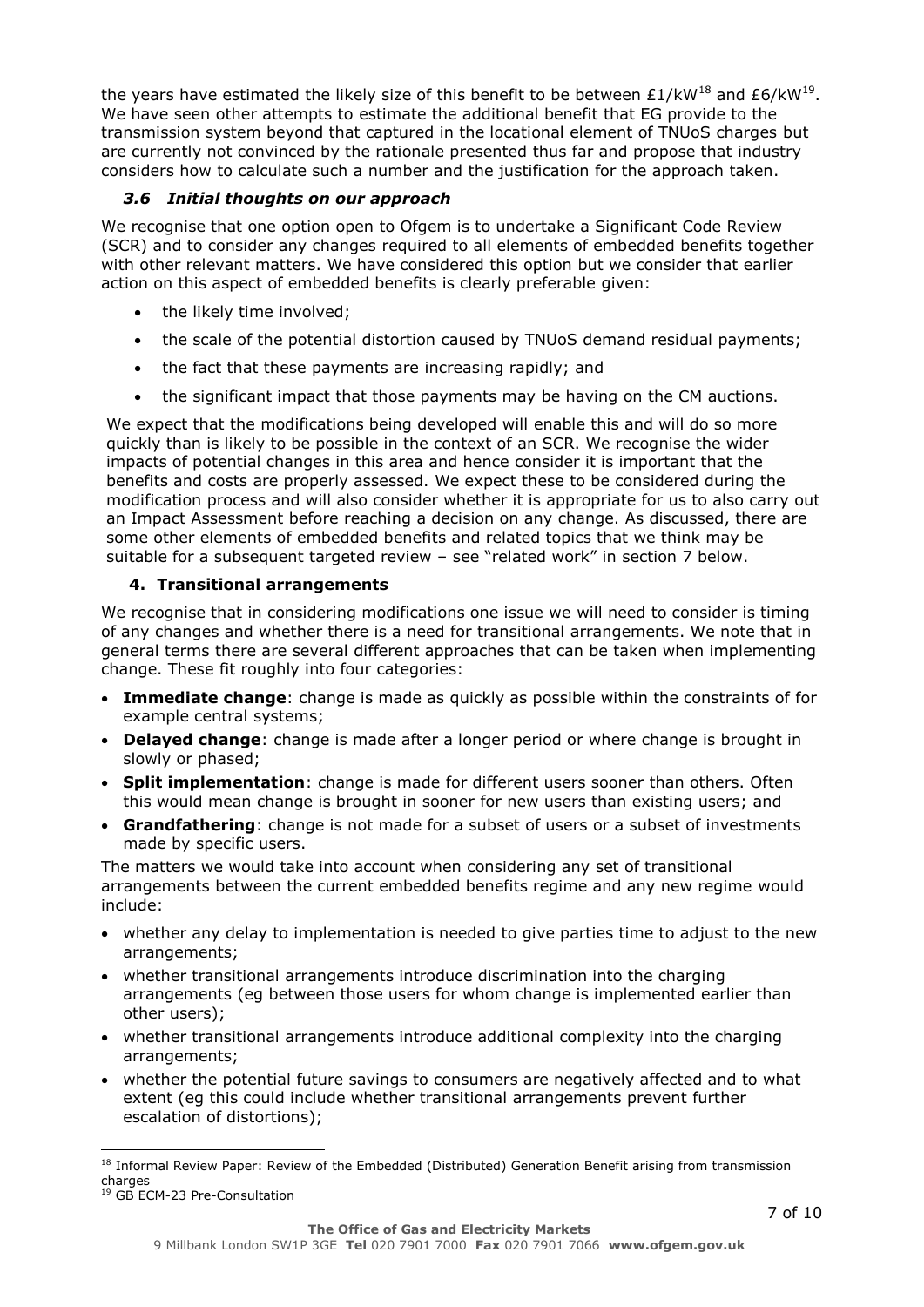- whether distortion in further long term arrangements can be avoided (ie the 2016 CM auction for delivery year 2020/21 and onwards);
- the extent of any impact on security of supply and whether transitional arrangements could mitigate these; and
- the extent to which investor confidence is affected.

Our initial thinking is that, if we are presented with a modification proposal that otherwise suitably addresses the TNUoS demand residual aspect of embedded benefits, it may be challenging to demonstrate that consumers would benefit from any delay in its implementation beyond 2019/20. We also think that it may be difficult to demonstrate that the costs and/or fairness of grandfathering the current arrangements for the TNUoS demand residual for existing EG could be justified given the significant costs and distortions that this would likely cause. However, we expect these matters to be considered, assessed and evidenced further as part of the ongoing modification process. We welcome input on transitional arrangements.

We are aware that any delay in implementation is likely to mean reduced consumer benefit. Therefore, we think there are likely to be benefits for consumers to prevent further escalation of the TNUoS demand residual payments above their current levels prior to implementation of any changes.

We note that the two modifications already put forward propose different approaches to transition. We think these will be important matters to consider as part of the modification process.

# **5. Potential distortions from other charging arrangements**

The advantage to EG in terms of transmission charging arrangements could be offset to some extent if EG is disadvantaged in respect of connection charges and/or Distribution Use of System (DUoS) charges.

However, our initial thinking is that the different treatment of TG and EG in respect of connection charges and DUoS charges does not significantly disadvantage EG. In particular, we note that DUoS charges give EG a credit for offsetting investment between them and the GSP. This should reflect the different costs that they and TG impose on the distribution system.

Whilst there is significant ongoing work to improve connections and the connection process, for example through the Quicker and More Efficient Connection (QMEC) work that Ofgem is overseeing, we ask respondents to indicate whether they consider that there are any immediate issues in relation to distortions between transmission and distribution connection regimes and/or in respect of DUoS charges. If such issues are identified we would then consider how these would best be taken forward.

We welcome any evidence to help us to consider further whether other elements of the network connections and charging regimes are having a significant impact on the level playing field between different types of generation and demand including storage and other forms of flexibility.

# **6. Ongoing code modifications related to embedded benefits**

We note that there seems to be a widespread view in the industry that the current level of the TNUoS demand residual payments, as one element of embedded benefit, is currently higher than is justified, although there is a range of views as to the extent of the distortion and how to progress its resolution.

Two proposed modifications to the CUSC have already been raised by industry members that are concerned about the distortions embedded benefit is causing, particularly to the CM. These are currently being progressed by the CUSC Modification Panel according to an accelerated timetable, led by National Grid.

Scottish Power has raised a modification (CMP264 $^{20}$ ) to stop any new EG, connecting after June 2017, from getting embedded TNUoS benefit. EDF has raised a modification

ł

<sup>&</sup>lt;sup>20</sup> http://www2.nationalgrid.com/UK/Industry-information/Electricity-codes/CUSC/Modifications/CMP264/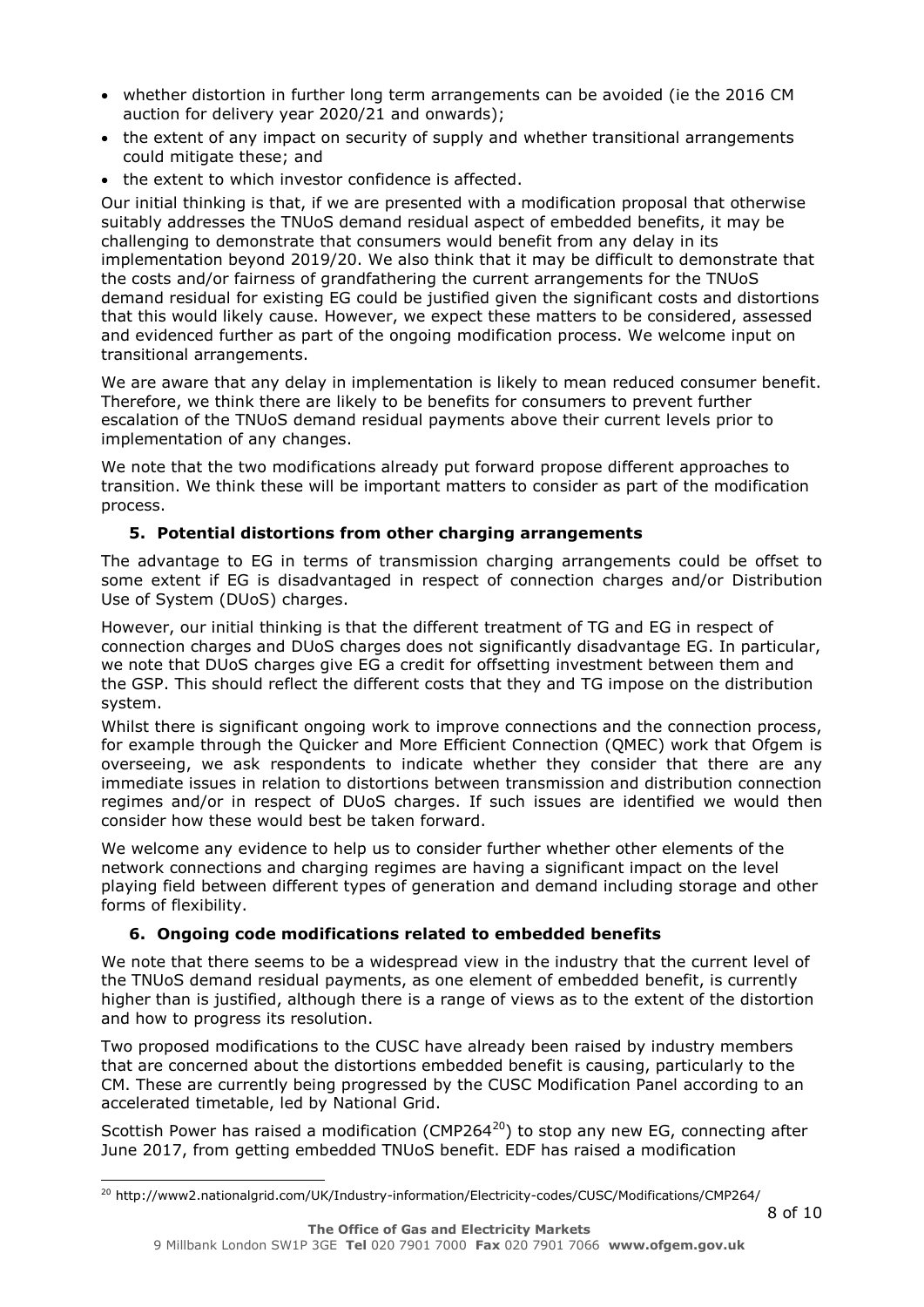(CMP265 $^{21}$ ) to remove the ability to get TNUoS demand residual payments from all EG with CM contracts, to be implemented in 2020. We have also seen that several alternatives to each modification have already been proposed by the modification group with the potential for additional alternatives to be raised during the working group consultation.

We encourage industry to get involved in the modification group process by either attending the meetings or responding to the consultations. This should include providing any data or analysis that would help progress the issues being raised as part of the process and would ultimately be taken into account when these proposals come to us for decision.

All modifications will be considered on the merits, and in accordance with relevant code objectives and our statutory duties.

### **7. Related work**

ł

In setting out the issues in this letter we focussed on TNUoS demand residual payments and EG, but we are conscious that there are a range of other matters which may require further work and modification in future.

As discussed above we have concerns about some other areas that affect the level playing field:

- other elements of embedded benefits, including some aspects of BSUoS; and
- allocation of sunk/fixed costs, including for storage and 'behind the meter' generation.

We are concerned that the BSUoS embedded benefit is likely to cause distortions mainly in relation to dispatch. Our initial thoughts are that this creates less significant distortions than TNUoS demand residual payments and hence imposes lower costs on consumers than the TNUoS demand residual element of embedded benefit. Accordingly, we see less urgency to address the BSUoS embedded benefits now. We also note that there is a drive now towards active management of EG (and distribution networks more generally) to support system and network operation. This will involve a greater role for DNOs (as they transition to be Distribution System Operators), the System Operator (SO) and/or could involve different market arrangements in the future. Some of these issues are covered in our forthcoming joint call for evidence with BEIS on a Routemap to a Smart, Flexible Energy System. We consider there is the potential for some future models to interact with BSUoS (and/or other elements of charging) more widely, for example, considering the value of some form of BSUoS charging for EG.

We have considered that changes to embedded benefit arrangements could lead to unintended consequences since it may push more connection of generation behind the meter or connection via private wires, which is likely to lead to inefficient outcomes. This is an important issue that will aim to take into account in future related network charging work.

We are aware of the importance of ensuring charging for storage ensures both transmission and distribution connected storage can compete on a level playing field with other forms of flexibility. We will be seeking evidence on how the current charging regime may affect that in our forthcoming call for evidence with BEIS. Views we receive will help inform our future work and priorities.

There are significant issues to consider and hence we think that it would be appropriate to take them forward through further work. We plan to set out further thinking on the other elements of the embedded benefit and the allocation of sunk and fixed costs including for storage and 'behind the meter' issues in the autumn.

We are aware that industry is progressing other work on charging at distribution level with the CDCM and EDCM reviews; at transmission level with the National Grid review and at a cross transmission and distribution level with the ENA overseeing several working groups. Others, such as Energy UK, have considered network charging arrangements. We believe good progress can be made through industry effort and are aware of the need for co-

<sup>21</sup> http://www2.nationalgrid.com/UK/Industry-information/Electricity-codes/CUSC/Modifications/CMP265/